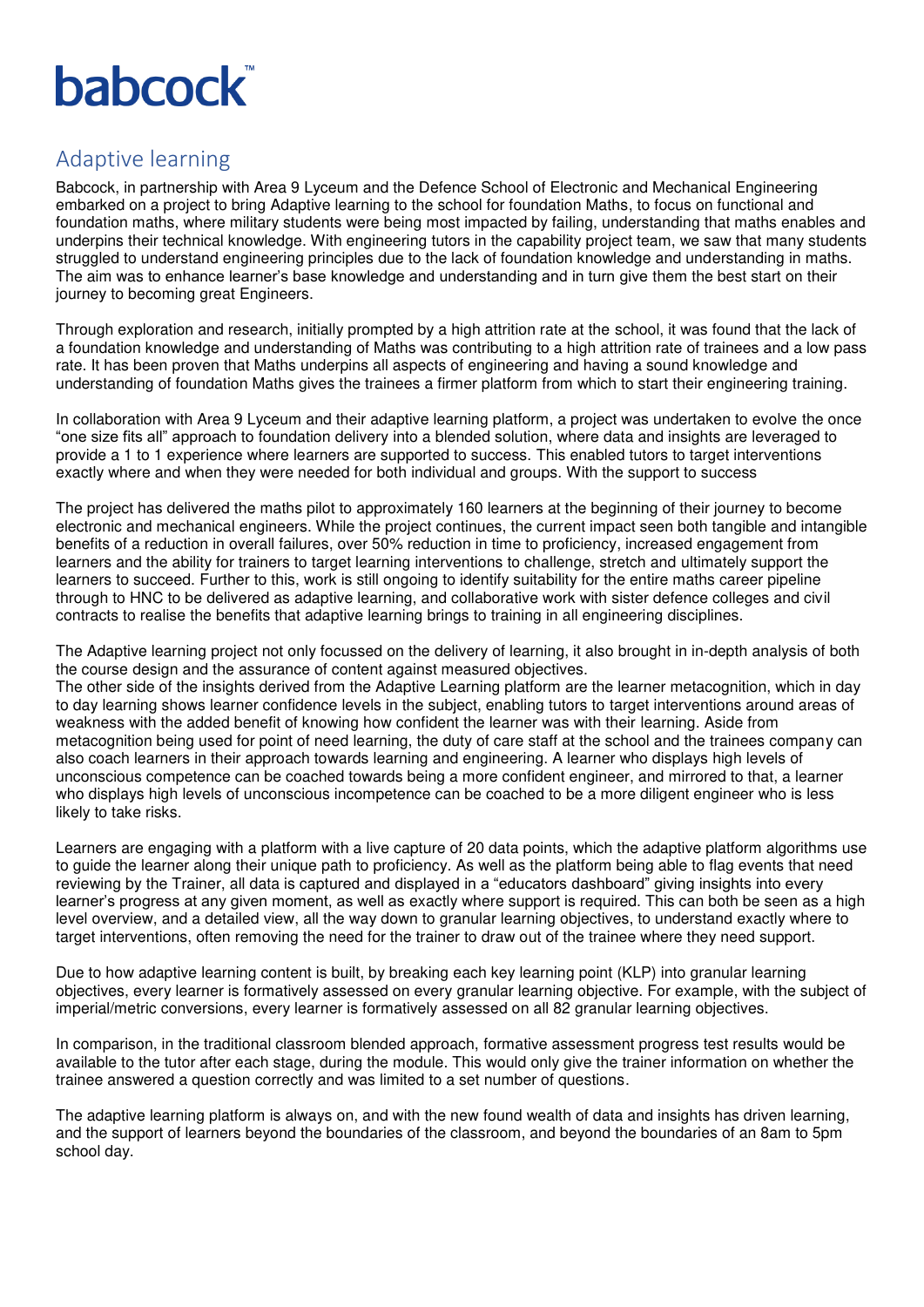## **babcocl**

The project was initiated and managed by Babcock, whose core project team contained engineering and education SME's. Area 9 Lyceum, being world leaders in the field of adaptive learning and the Defence school of electronic and mechanical engineering who agreed to participate in the pilot knowing that they had a problem with Maths, which had an impact along whole career learning journeys. The first action was to fully define and understand the problem which required deep collaboration and honesty from all three organisations.

Babcock, Area 9 Lyceum and the Defence School all came into the project with a common goal of the betterment of trainee engineers, in both their subject matter and lives beyond learning. As a result of the metacognition insights available to the school, their support of learners beyond the classroom gained benefit from a new data source.

At the time of the pilot phase of the project, Covid-19 had become a driving factor in reducing the face to face exposure between cohorts and tutors. This accelerated the pilot phase and deepened the collaboration between Babcock and the School. As well as effectively delivering Maths through adaptive learning, with Area 9 making the necessary live tweaks to the platform, the school became more engaged as they were seeking to leverage every opportunity available to deliver remotely while maintaining duty of care of the learners.

With understandable difficulties with working within a defence environment, many aspects of what would be a straightforward integration within a civil sector, needed deep conversations with military stakeholders to enable the effective and efficient roll out of the project pilot.

Although benefits borne from the adaptive learning pilot are still being discovered and measured, the core achievements of the project can be split into four distinct areas that have been a catalyst for further innovation:

- 1. Against measurable existing outcomes, the path to proficiency has overall been shortened by more than 50%. What was traditionally a "one size fits all" classroom based learning experience due to time and staffing constraints, it's now delivered at a pace to suit the learner's needs, with supporting data insights enabling targeted interventions, ensuring tutor support is at the point of need. This has reduced waste, and increased learner and tutor engagement and satisfaction. Traditional classroom based delivery of the maths package was around 26 hours, whereas average time to completion of the Adaptive Learning package is 8 hours, 20 minutes, with 12% of learners completing the package in less than 6 hours.
- 2. Along with all learners reaching 100% proficiency within the guided learning hours, a second order effect was both measured and noted. Learners going on to the next phase of their STEM training were seen to be more confident and better prepared for learning. With an increase in grades measured in their subsequent modules. Proving the initial driving concept that maths underpins engineering.
- 3. Being able to measure the metacognition of learners has enabled them to be coached to be more receptive to learning and more confident in their own abilities. The adaptive learning platform through approximately 20 live data points can accurately measure a learners confidence levels, which has enabled the school to coach learners into making better and more considered decisions, as both engineers and members of society. This is something that has gone beyond the subject of maths and works towards the betterment of the individual learners and the team as a whole.
- 4. The innovation involved in the development and deployment of the adaptive learning platform has exposed many connected areas for development and improvement that were previously unidentified. This included finding circa 60% of maths KLP's being present in subsequent modules through the training pipeline at the school, and through further collaboration, identifying almost identical instances and issues at sister defence colleges, who are now engaged with the project team.

In summary, the adaptive learning project, although initially brought about to increase the base level of foundation maths, giving the learners a better place to start their engineer training from, has shown many more benefits and highlighted many more areas for improvement that were not previously considered. The initial aims were to reduce the attrition rate at the college and increase the pass rates in maths. Although other effects were initially secondary, the adaptive learning maths projects has shown that learners can thrive within the learning environment and be supported to reach their true potential. Tutors now have a deeper sense of purpose by targeting exactly where their support is needed and directly seeing the quantifiable benefit of their action through data insights. For course design and assurance, having every learner formatively assessed on every granular learning objective also provides instant and ongoing feedback on the performance of learning material.